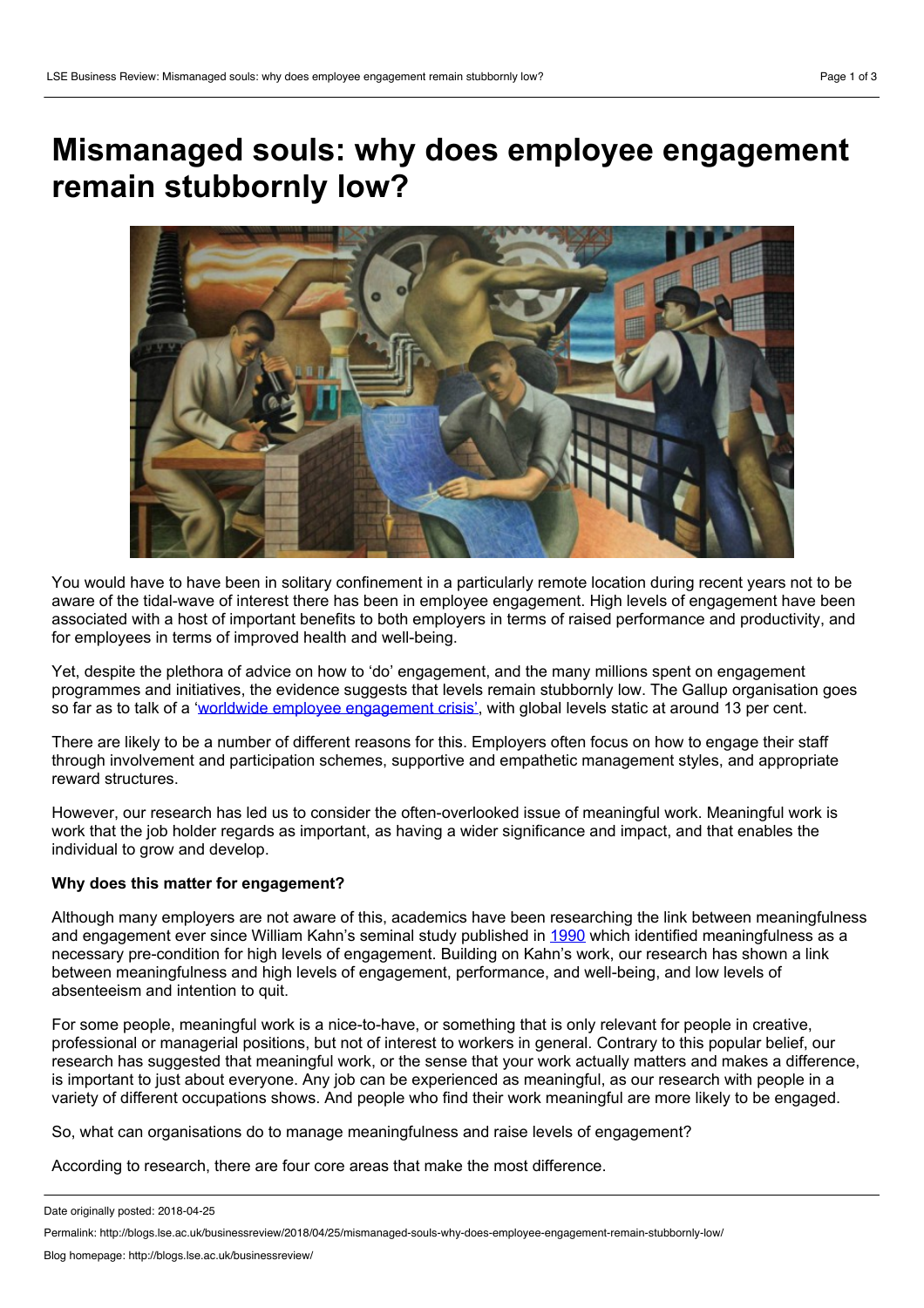- 1. Leadership style: people tend to look outside themselves for guidance, so trustworthy leaders who emphasise ethical and purposeful values and behaviours can inspire employees and serve as a role model for meaningfulness.
- 2. Human resource management: HR practices including recruitment, selection, and socialisation that emphasise creating a strong fit between the employee and the organisation, as wellas personal development interventions such as coaching and mentoring can enhance meaningfulness by creating a strong sense of community and inclusiveness.
- 3. Job design: job design is another feature that is often overlooked, yet the work people do, and how that work fits with that of colleagues and the wider purpose of the organisation can be very significant in terms of meaningfulness. Enriched jobs that enable the individual to come into contact with beneficiaries such as clients, customers or service users can be highly meaningful because people can directly see the impact their work has on others.
- 4. Culture and values: the overall culture of the organisation and the values that are espoused by senior leaders and employees alike can provide the context within which people can find their work meaningful.

Although there is much that employers can do, it is important to realise that meaningfulness cannot be easily 'managed', in part because it is such a personal experience. According to many researchers, the quest for meaningfulness is an innate human tendency. Consequently, each individual will look around their work environment seeking clues that will help them to discern how much their work matters, whether it makes a difference, and whether they have opportunities to grow and flourish.

Employers also need to be aware that meaningfulness has a 'dark side', where the language of meaning and purpose can be cynically and inauthentically used to manipulate employees. For example, organisations that talk about their ethical and environmental credentials in public when employees know that they regularly flout the law will develop a toxic culture that fails to inspire real meaning. Equally, some organisations require their staff to participate in culture-building activities or to demonstrate that they are enthusiastic proponents of the corporate values, yet at the same time employees know they will suffer in some way, for example by failing to secure an important promotion, if they do not take part with the right kind of attitude.

Under circumstances such as these, meaningfulness becomes subverted and, rather than being a force for good, becomes a malign force that pushes employees into meaninglessness and inauthentic behaviours. Such experiences will undermine engagement, so, if employers are struggling with low levels of engagement, it is worth exploring whether the organisational climate and environment are conducive to employees finding high levels of authentic meaningfulness through their work.

## ♣♣♣

## *Notes:*

- This blog post is based on the author's paper The [mismanaged](https://www.sciencedirect.com/science/article/pii/S1053482216300766) soul: Existential labor and the erosion of *meaningful work, co-authored with Adrian Madden, Kerstin Alfes, amanda Shantz and Emma Soane, Human Resource Management Review, September 2017*
- The post gives the views of its author, not the position of LSE Business Review or the London School of *Economics.*
- *Featured image credit: The [Wealth](https://en.wikipedia.org/wiki/The_Wealth_of_Nations#/media/File:The_Wealth_of_the_Nation,_Seymour_Fogel.jpg) of the Nation, by Seymour Fogel, shared by Voice of [America,](http://www.insidevoa.com/content/historic-murals-at-voice-of-america/1364570.html) Public Domain, via [Wikimedia](https://en.wikipedia.org/wiki/Public_domain) Commons*
- *When you leave a comment, you're agreeing to our [Comment](http://blogs.lse.ac.uk/businessreview/comment-policy/) Policy.*



**Katie Bailey** is professor of work and employment at King's College's Business School. Previously, she has held posts at the Universities of Sussex, Kent and Kingston, and at London Business School, where she completed her PhD. Her current research focuses on what makes work meaningful, temporality and the experience of work, employee engagement and strategic human resource management. Her research has been funded by grants of almost £1m from the ESRC, CIPD, NIHR and industry, and she has recently completed a study of purposeful and ethical leadership funded by the CIPD. She has published her research widely in peer-reviewed journals and has been an

associate editor or editorial board member of several academic journals. She is currently co-editing the 'Oxford Handbook of Meaningful Work'.

Date originally posted: 2018-04-25

Permalink: http://blogs.lse.ac.uk/businessreview/2018/04/25/mismanaged-souls-why-does-employee-engagement-remain-stubbornly-low/